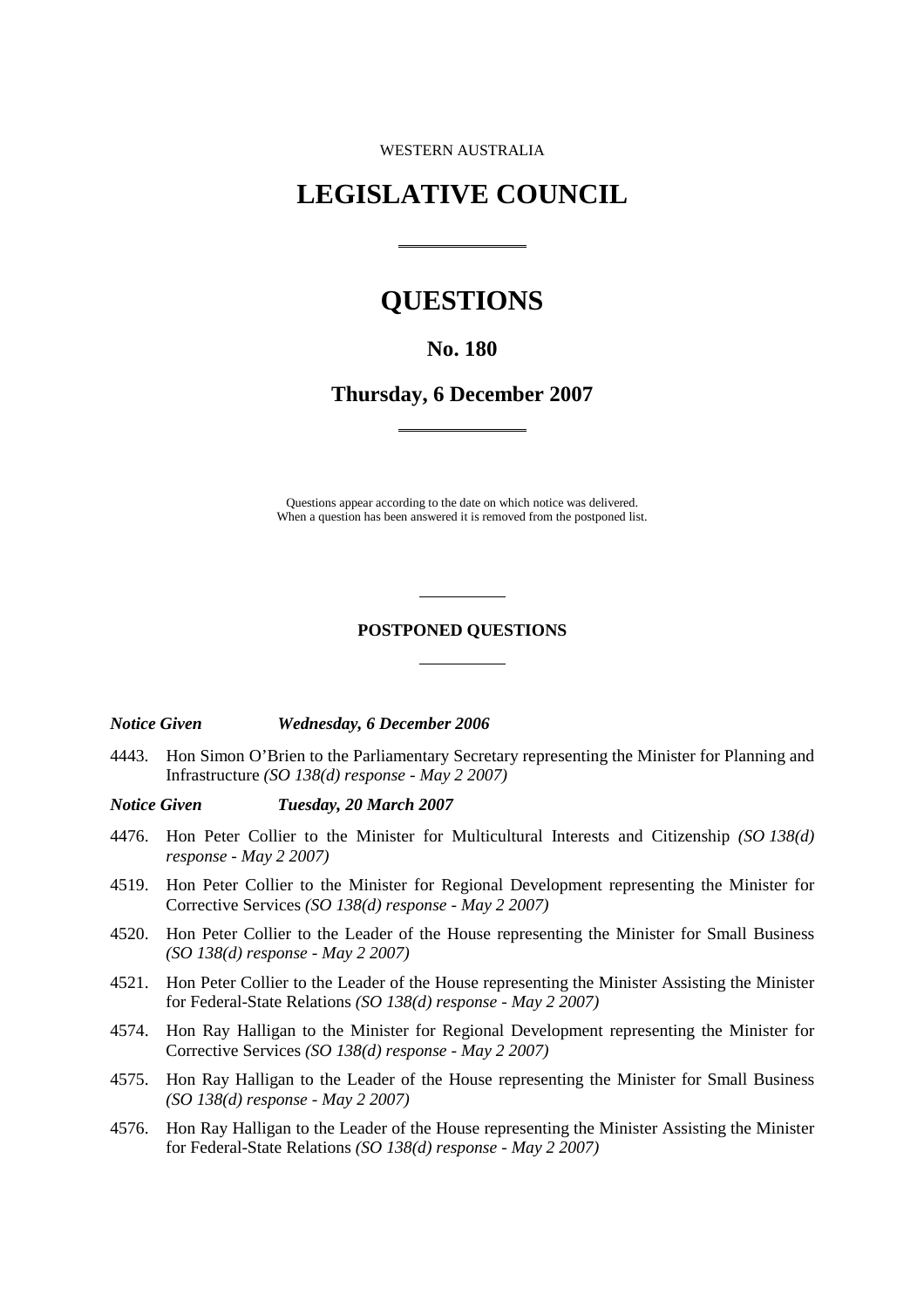#### **Postponed Questions**

4665. Hon Ray Halligan to the Leader of the House representing the Minister for Sport and Recreation *(SO 138(d) response - May 2 2007)* 

#### *Notice Given Wednesday, 24 October 2007*

- 5587. Hon Peter Collier to the Minister for Local Government representing the Minister for Education and Training *(SO 138(d) response - November 29 2007)*
- 5590. Hon Brian Ellis to the Minister for Local Government representing the Minister for Education and Training *(SO 138(d) response - November 29 2007)*

#### *Notice Given Tuesday, 13 November 2007*

5605. Hon Paul Llewellyn to the Parliamentary Secretary representing the Minister for the Environment *(SO 138(d) response - December 5 2007)* 

#### *Notice Given Thursday, 15 November 2007*

- 5623. Hon Norman Moore to the Parliamentary Secretary representing the Minister for Planning and Infrastructure
- 5624. Hon Helen Morton to the Minister for Child Protection representing the Minister for Health
- 5628. Hon Simon O'Brien to the Parliamentary Secretary representing the Minister for Planning and Infrastructure
- *Notice Given Tuesday, 20 November 2007*
- 5633. Hon Helen Morton to the Minister for Child Protection representing the Minister for Health

#### *Notice Given Wednesday, 21 November 2007*

5634. Hon Ray Halligan to the Minister for Local Government representing the Minister for Education and Training

#### *Notice Given Thursday, 22 November 2007*

- 5635. Hon Simon O'Brien to the Minister for Local Government representing the Minister for Education and Training
- 5636. Hon Ray Halligan to the Minister for Local Government representing the Minister for Education and Training
- 5638. Hon Nigel Hallett to the Leader of the House representing the Minister for South West

#### *Notice Given Tuesday, 27 November 2007*

- 5639. Hon Anthony Fels to the Minister for Child Protection representing the Minister for Health
- 5641. Hon Ray Halligan to the Minister for Child Protection representing the Minister for Health

#### *Notice Given Wednesday, 28 November 2007*

- 5643. Hon Ray Halligan to the Minister for Local Government representing the Minister for Education and Training
- 5644. Hon Peter Collier to the Minister for Local Government representing the Minister for Education and Training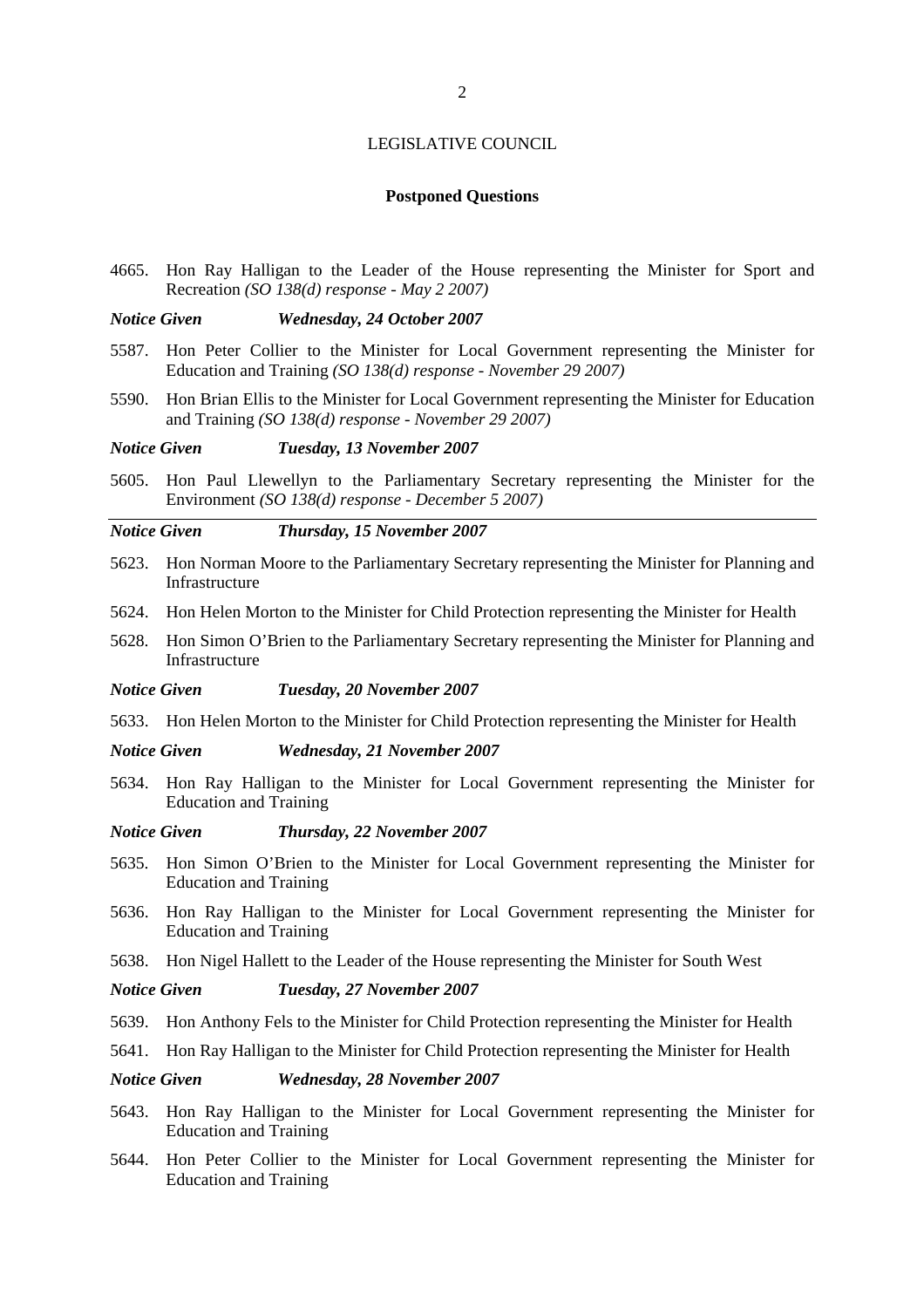#### **Postponed Questions**

5645. Hon Giz Watson to the Parliamentary Secretary representing the Minister for the Environment

## *Notice Given Thursday, 29 November 2007*

- 5646. Hon Simon O'Brien to the Parliamentary Secretary representing the Minister for Planning and Infrastructure
- 5647. Hon Helen Morton to the Minister for Child Protection representing the Minister for Health
- 5648. Hon Helen Morton to the Leader of the House representing the Premier
- 5649. Hon Murray Criddle to the Parliamentary Secretary representing the Minister for Planning and Infrastructure
- 5650. Hon Nigel Hallett to the Leader of the House representing the Minister for South West
- 5651. Hon Giz Watson to the Parliamentary Secretary representing the Minister for the Environment
- 5652. Hon Giz Watson to the Leader of the House representing the Minister for Water Resources
- 5653. Hon Giz Watson to the Minister for Child Protection representing the Minister for Employment Protection

#### *Notice Given Tuesday, 4 December 2007*

- 5654. Hon Paul Llewellyn to the Leader of the House representing the Premier
- 5655. Hon Helen Morton to the Minister for Child Protection representing the Minister for Health
- 5656. Hon Peter Collier to the Minister for Local Government representing the Minister for Education and Training

#### *Notice Given Wednesday, 5 December 2007*

- 5657. Hon Helen Morton to the Minister for Child Protection representing the Minister for Health
- 5658. Hon Murray Criddle to the Minister for Regional Development representing the Minister for Police and Emergency Services
- 5659. Hon Barbara Scott to the Minister for Child Protection representing the Minister for Health
- 5660. Hon Barbara Scott to the Minister for Child Protection representing the Minister for Health
- 5661. Hon Barbara Scott to the Minister for Child Protection representing the Minister for Health
- 5662. Hon Barbara Scott to the Minister for Child Protection representing the Minister for Health
- 5663. Hon Barbara Scott to the Minister for Child Protection representing the Minister for Health
- 5664. Hon Barbara Scott to the Minister for Child Protection representing the Minister for Health
- 5665. Hon Barbara Scott to the Minister for Child Protection representing the Minister for Health
- 5666. Hon Barbara Scott to the Minister for Child Protection representing the Minister for Health
- 5667. Hon Barbara Scott to the Minister for Child Protection representing the Minister for Health
- 5668. Hon Barbara Scott to the Minister for Child Protection representing the Minister for Health
- 5669. Hon Barbara Scott to the Minister for Child Protection representing the Minister for Health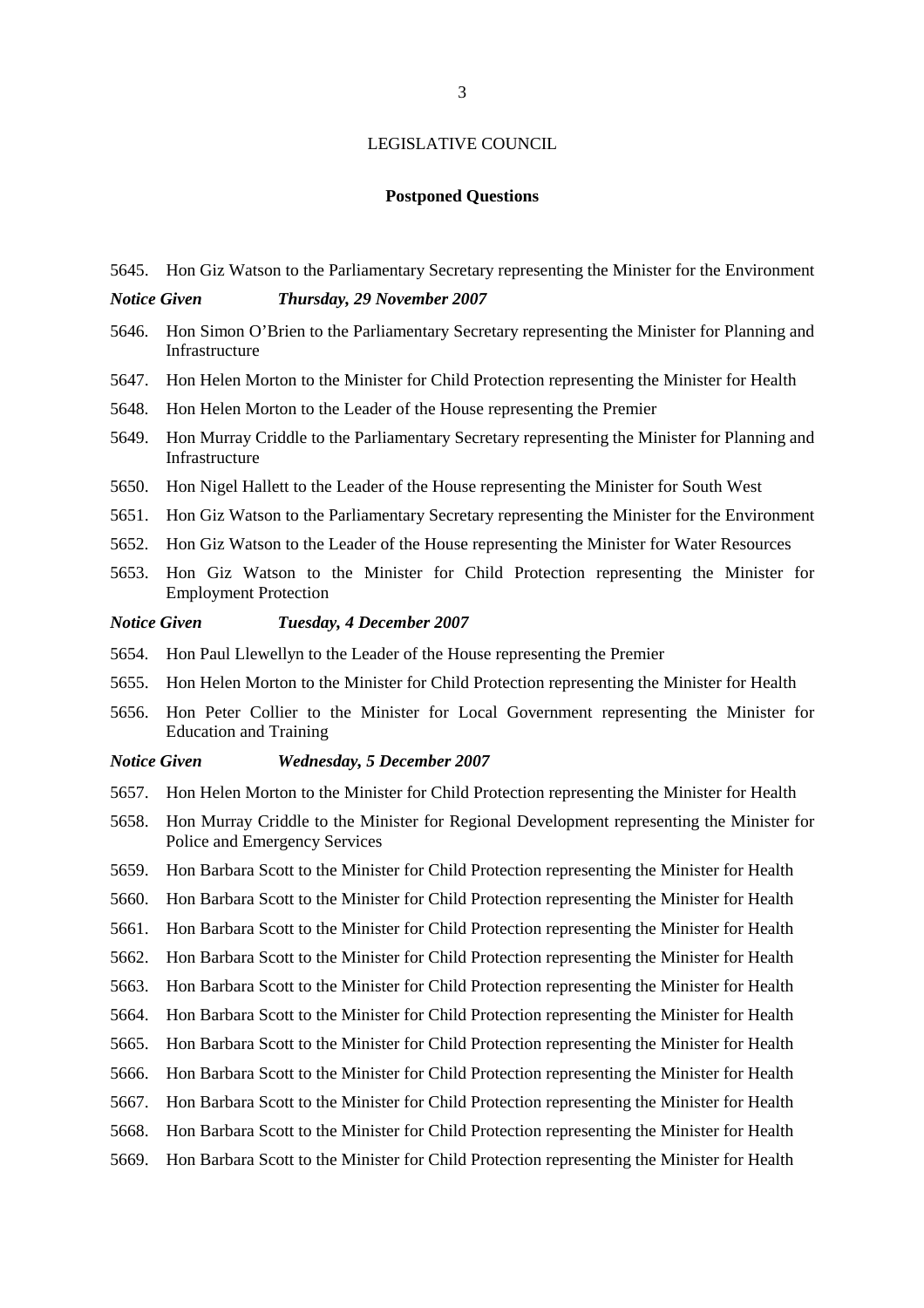#### **Postponed Questions**

5670. Hon Barbara Scott to the Minister for Child Protection representing the Minister for Health 5671. Hon Barbara Scott to the Minister for Child Protection representing the Minister for Health 5672. Hon Barbara Scott to the Minister for Child Protection representing the Minister for Health 5673. Hon Barbara Scott to the Minister for Child Protection representing the Minister for Health 5674. Hon Barbara Scott to the Minister for Child Protection representing the Minister for Health 5675. Hon Barbara Scott to the Minister for Child Protection representing the Minister for Health 5676. Hon Barbara Scott to the Minister for Child Protection representing the Minister for Health 5677. Hon Barbara Scott to the Minister for Child Protection representing the Minister for Health 5678. Hon Barbara Scott to the Minister for Child Protection representing the Minister for Health 5679. Hon Barbara Scott to the Minister for Child Protection representing the Minister for Health 5680. Hon Barbara Scott to the Minister for Child Protection representing the Minister for Health 5681. Hon Barbara Scott to the Minister for Child Protection representing the Minister for Health 5682. Hon Barbara Scott to the Minister for Child Protection representing the Minister for Health 5683. Hon Barbara Scott to the Minister for Child Protection representing the Minister for Health 5684. Hon Barbara Scott to the Minister for Child Protection representing the Minister for Health 5685. Hon Barbara Scott to the Minister for Child Protection representing the Minister for Health 5686. Hon Barbara Scott to the Minister for Child Protection representing the Minister for Health 5687. Hon Barbara Scott to the Minister for Child Protection representing the Minister for Health 5688. Hon Barbara Scott to the Minister for Child Protection representing the Minister for Health 5689. Hon Barbara Scott to the Minister for Child Protection representing the Minister for Health 5690. Hon Barbara Scott to the Minister for Child Protection representing the Minister for Health 5691. Hon Barbara Scott to the Minister for Child Protection representing the Minister for Health 5692. Hon Barbara Scott to the Minister for Child Protection representing the Minister for Health 5693. Hon Barbara Scott to the Minister for Child Protection representing the Minister for Health 5694. Hon Barbara Scott to the Minister for Child Protection representing the Minister for Health 5695. Hon Barbara Scott to the Minister for Child Protection representing the Minister for Health 5696. Hon Barbara Scott to the Minister for Child Protection representing the Minister for Health 5697. Hon Barbara Scott to the Minister for Child Protection representing the Minister for Health 5698. Hon Barbara Scott to the Minister for Child Protection representing the Minister for Health 5699. Hon Barbara Scott to the Minister for Child Protection representing the Minister for Health 5700. Hon Barbara Scott to the Minister for Child Protection representing the Minister for Health 5701. Hon Barbara Scott to the Minister for Child Protection representing the Minister for Health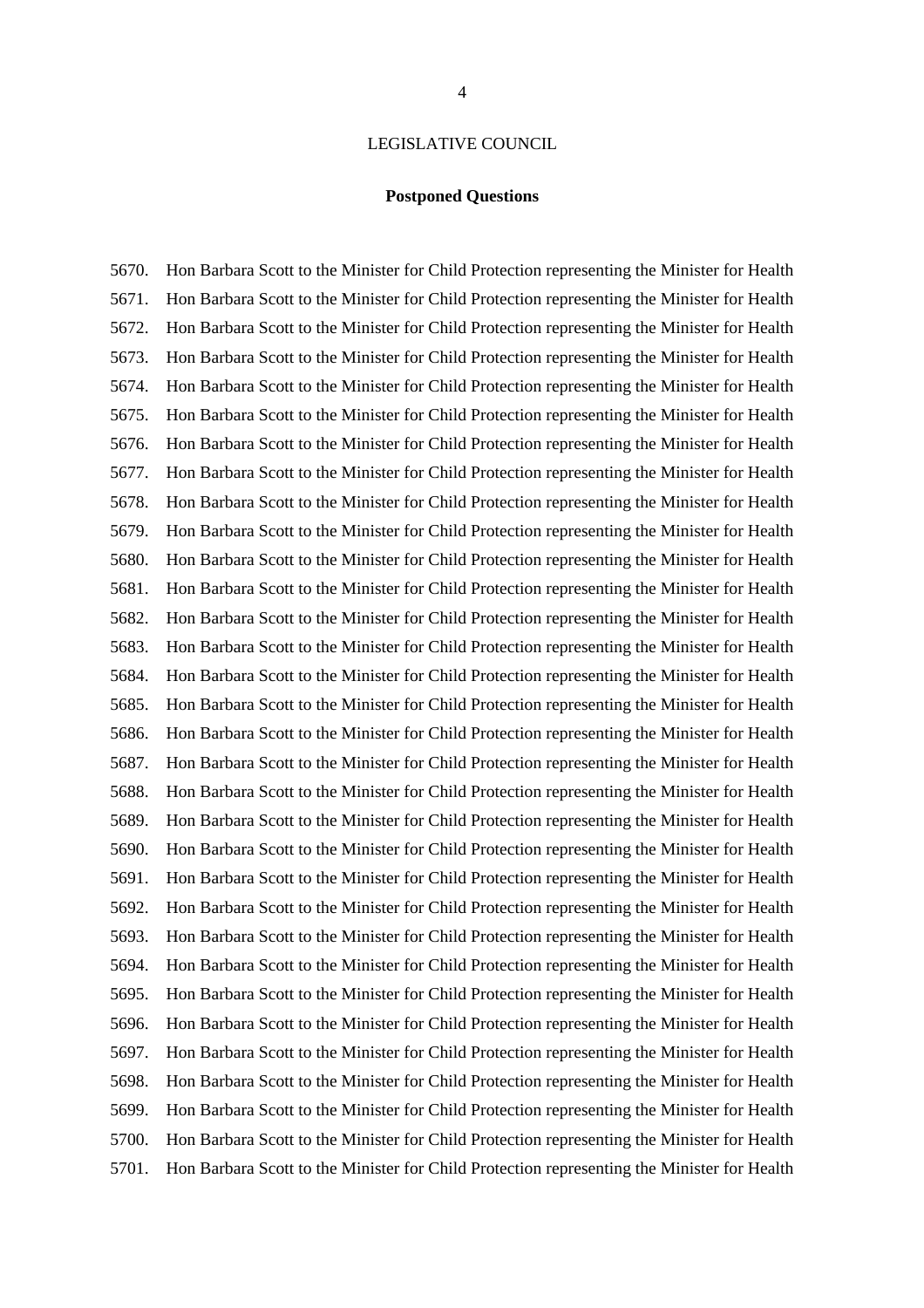## **Postponed Questions**

5702. Hon Barbara Scott to the Minister for Child Protection representing the Minister for Health 5703. Hon Barbara Scott to the Minister for Child Protection representing the Minister for Health 5704. Hon Barbara Scott to the Minister for Child Protection representing the Minister for Health 5705. Hon Barbara Scott to the Minister for Child Protection representing the Minister for Health 5706. Hon Barbara Scott to the Minister for Child Protection representing the Minister for Health 5707. Hon Barbara Scott to the Minister for Child Protection representing the Minister for Health 5708. Hon Barbara Scott to the Minister for Child Protection representing the Minister for Health 5709. Hon Barbara Scott to the Minister for Child Protection representing the Minister for Health 5710. Hon Barbara Scott to the Minister for Child Protection representing the Minister for Health 5711. Hon Barbara Scott to the Minister for Child Protection representing the Minister for Health 5712. Hon Barbara Scott to the Minister for Child Protection representing the Minister for Health 5713. Hon Barbara Scott to the Minister for Child Protection representing the Minister for Health 5714. Hon Barbara Scott to the Minister for Child Protection representing the Minister for Health 5715. Hon Paul Llewellyn to the Parliamentary Secretary representing the Minister for the Environment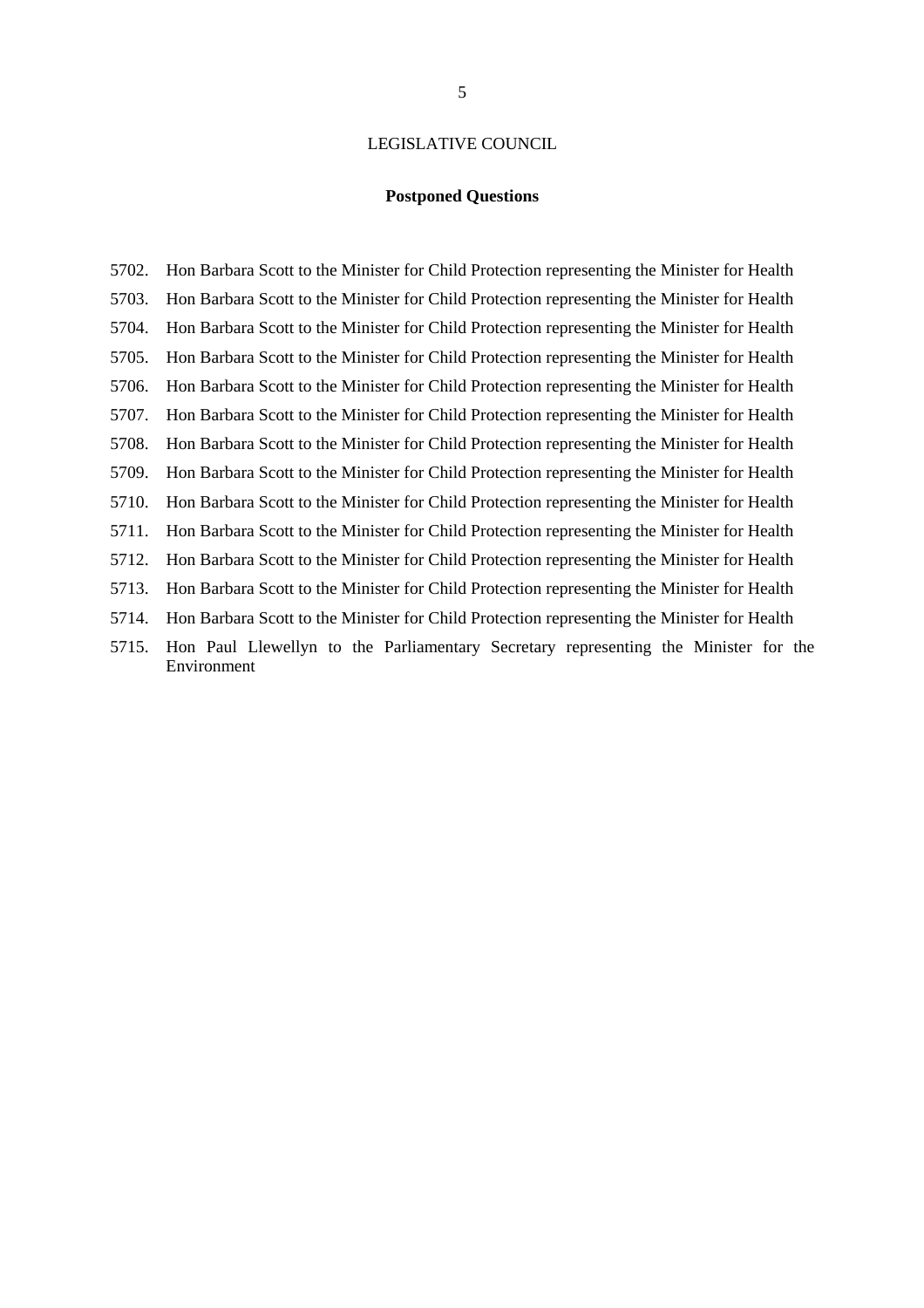## **QUESTIONS ASKED TODAY**

l

l

*Notice given Thursday, 6 December 2007* 

#### LEGISLATIVE COUNCIL

#### **Question on Notice**

## *Date Compiled Thursday, 6 December 2007*

- 5716. Hon Nigel Hallett to the Minister for Regional Development representing the Minister for Police and Emergency Services
- (1) Under what circumstances is it an offence for a motorist to remain in the right hand lane in a dual carriageway?
- (2) What Act and regulation apply?
- (3) What is the penalty?
- (4) How many motorists have been charged successfully with this offence in,
	- $(a)$  2005;
	- (b) 2006; and
	- (c) so far in 2007?
- (5) How many warnings have been handed out by Police for this offence in each of these periods?
- 5717. Hon Nigel Hallett to the Minister for Regional Development representing the Minister for Police and Emergency Services
- (1) Under what circumstances is lane splitting by motorcycles illegal?
- (2) Which Act and regulation apply?
- (3) What is the penalty?
- (4) How many motorcyclists have been charged successfully with this offence in,
	- (a) 2005;
	- (b) 2006; and
	- (c) so far in 2007?
- (5) How many warnings have been handed out by Police for this offence in each of these periods?
- 5718. Hon Nigel Hallett to the Minister for Regional Development representing the Minister for Police and Emergency Services
- (1) When was the motorcycle advanced training facility in the metropolitan area, which was sponsored by Honda and run by the Police, closed?
- (2) Why did it close?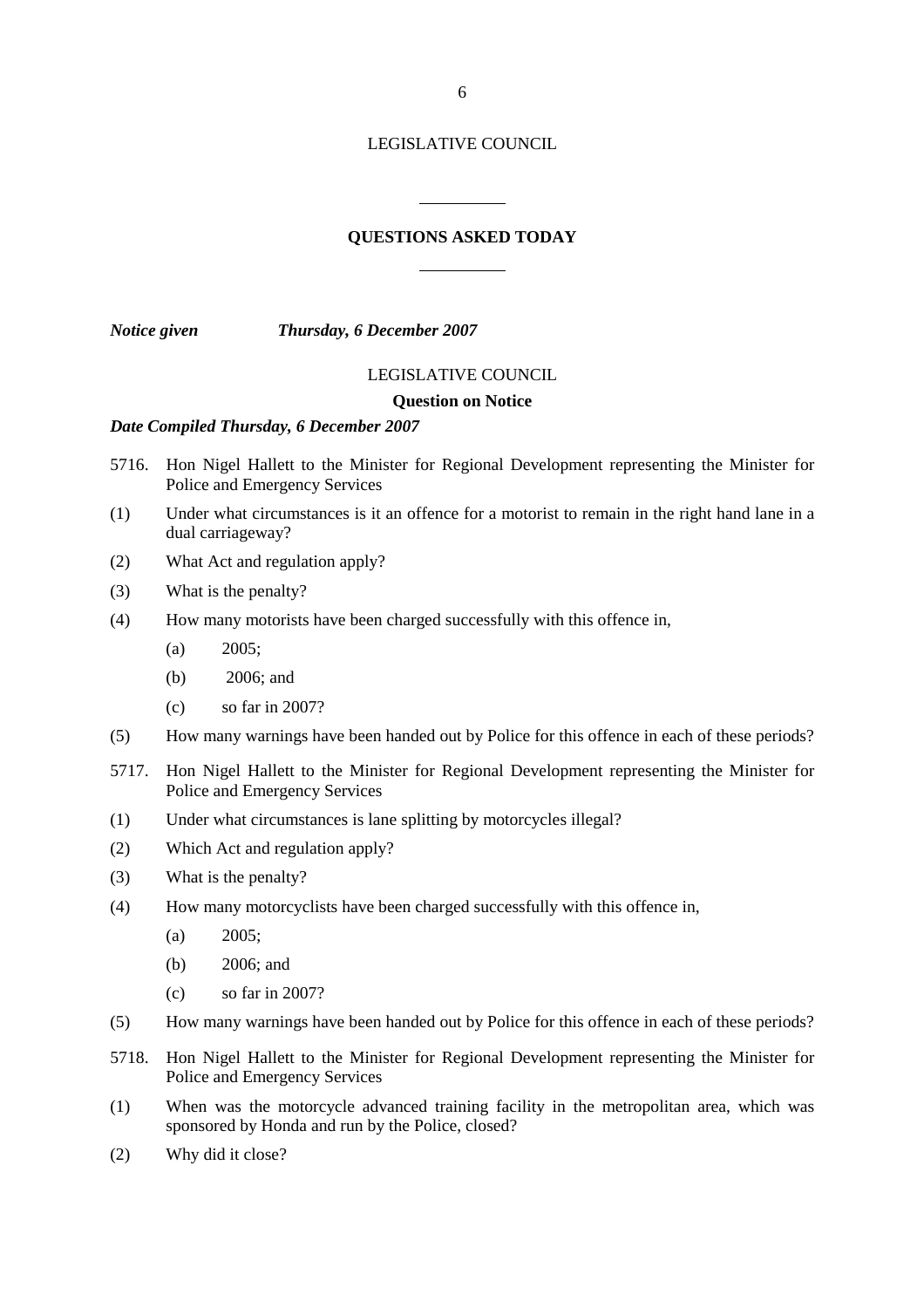## **Questions Asked Today**

#### *Notice given Thursday, 6 December 2007*

- (3) How much did the State Government contribute financially to the operations of that facility annually while it was in operation?
- (4) What effort has been made to re-open an advanced motorcycle training facility since then?
- 5719. Hon Nigel Hallett to the Minister for Regional Development representing the Minister for Community Safety
- (1) How many officers of the Office of Road Safety use a motorcycle or scooter as their usual mode of transport and what is the total number of staff employed in this agency?
- (2) How many officers of the Office of Road Safety hold current Western Australian motorcycle riding licences?
- 5720. Hon Nigel Hallett to the Minister for Regional Development representing the Minister for Community Safety
- (1) Do wire rope barriers pose a serious risk to motorcycle riders?
- (2) Have other jurisdictions overseas banned wire rope barriers because they pose a serious risk to motorcyclists?
- (3) Will the Minister confirm that the use of wire rope barriers is under review?
- (4) If yes to (3), on what date was that review initiated?
- (5) Who is carrying out that review and what are their respective positions in which agencies?
- (6) When will the review be finished?
- (7) Will the review be released publicly in its entirety?
- (8) Will the Government ensure that wire rope barriers are not installed while that review is under way?
- 5721. Hon Paul Llewellyn to the Parliamentary Secretary representing the Minister for the Environment
- (1) Did the Regional Forest Agreement find Chester forest block to have maximum flora species richness?
- (2) Have rare and/or priority flora been cited in Government vegetation mapping reports as occurring in Chester forest block?
- (3) If yes to (2), have conservation statements been prepared for these rare and/or priority flora, in accordance with the requirements of the Forest Management Plan 2004-2013 for the management of significant flora values (FMP p. 125)?
- $(4)$  If no to  $(3)$ , why not?
- (5) What protective responses have been determined for the rare and/or priority flora in Chester forest block?
- (6) Has logging been excluded?
- $(7)$  If no to  $(6)$ , why not?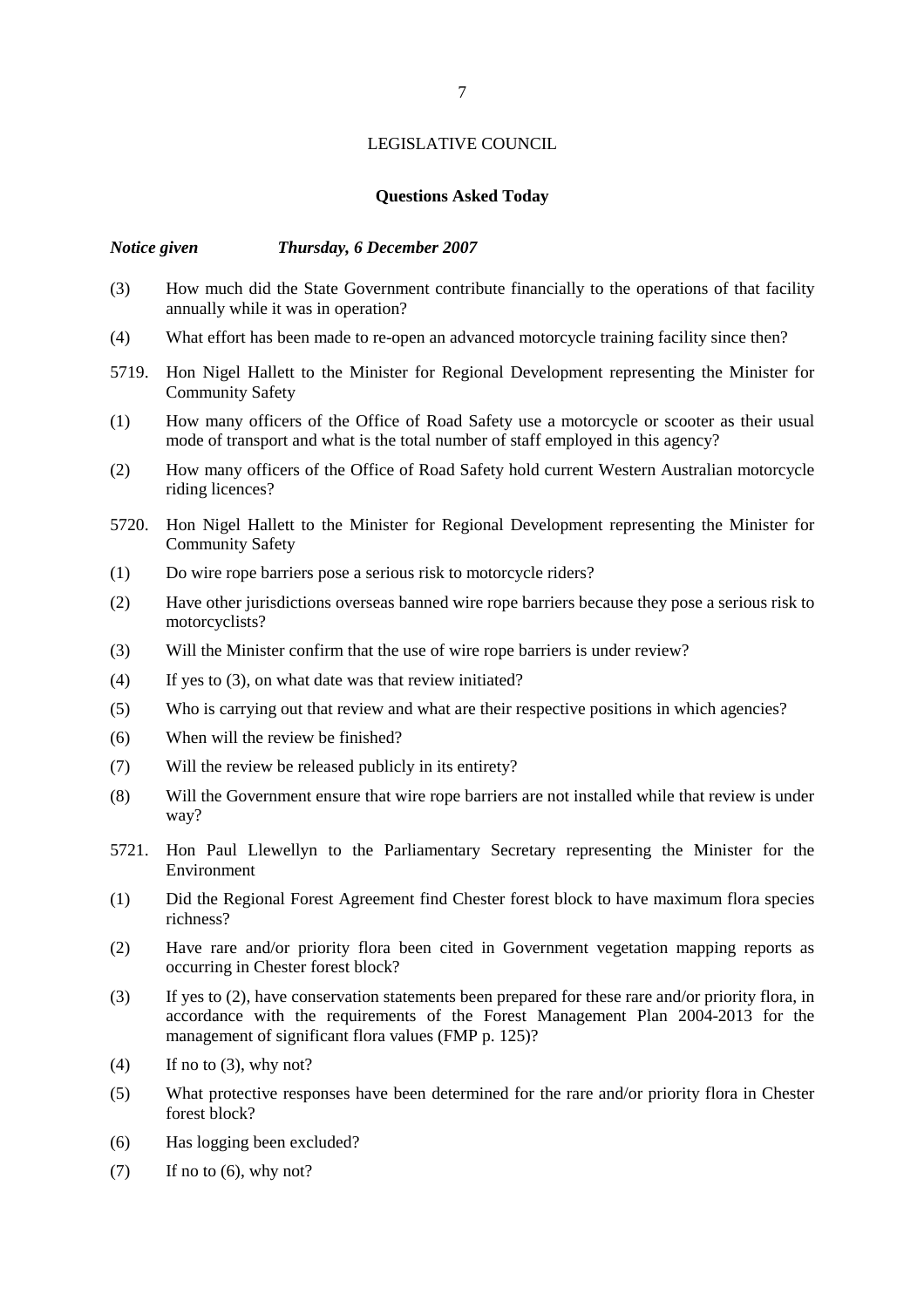## **Questions Asked Today**

#### *Notice given Thursday, 6 December 2007*

5722. Hon Paul Llewellyn to the Parliamentary Secretary representing the Minister for State Development

With reference to Alcoa's expansion at Wagerup, I ask

- (1) Of the conditions the Government has set Alcoa for its expansion at Wagerup,
	- (a) which conditions have been addressed;
	- (b) which conditions have not yet been addressed;
	- (c) of those that have been addressed what has been the outcome for each condition; and
	- (d) of those that have not yet been addressed, when is it expected that each condition will be met?
- (2) Has approval for works to commence been given?
- (3) If yes to  $(2)$ ,
	- (a) to what stage has the expansion progressed; and
	- (b) what is the expected time-line for completion of the expansion?
- (4) If no to (3), when is approval expected to be given?
- 5723. Hon Peter Collier to the Minister for Local Government representing the Minister for Education and Training

I refer the Minister to the Twomey Taskforce, established in February 2007 to address long-term supply and demand issues in the education and training workforce in Western Australia, and ask -

- (1) When will Professor Twomey present his final submission to the Minister?
- (2) When will the final submission be available to the public?
- (3) What is the total cost of the Twomey Taskforce?
- 5724. Hon Norman Moore to the Minister for Regional Development representing the Minister for Police and Emergency Services

I refer the Minister to the proposed new prostitution laws, and ask -

- (1) Did the Police conduct any analysis on basis of experience of other states such as Victoria, of the potential of new prostitution laws to lead to an increase in drug and other crimes as well as possible expansion of organized crime in Western Australia, and the consequent impact on demand for police services?
- $(2)$  If no to  $(1)$ , why not?
- (3) Did the Police provide the Minister with a report or briefing on such analysis?
- (4) If no to (3), why didn't the Minister request such work be undertaken?
- (5) If such work was done, will the Minister table a copy of relevant briefing?
- (6) If no to (5), will the Minister outline the broad findings of such work?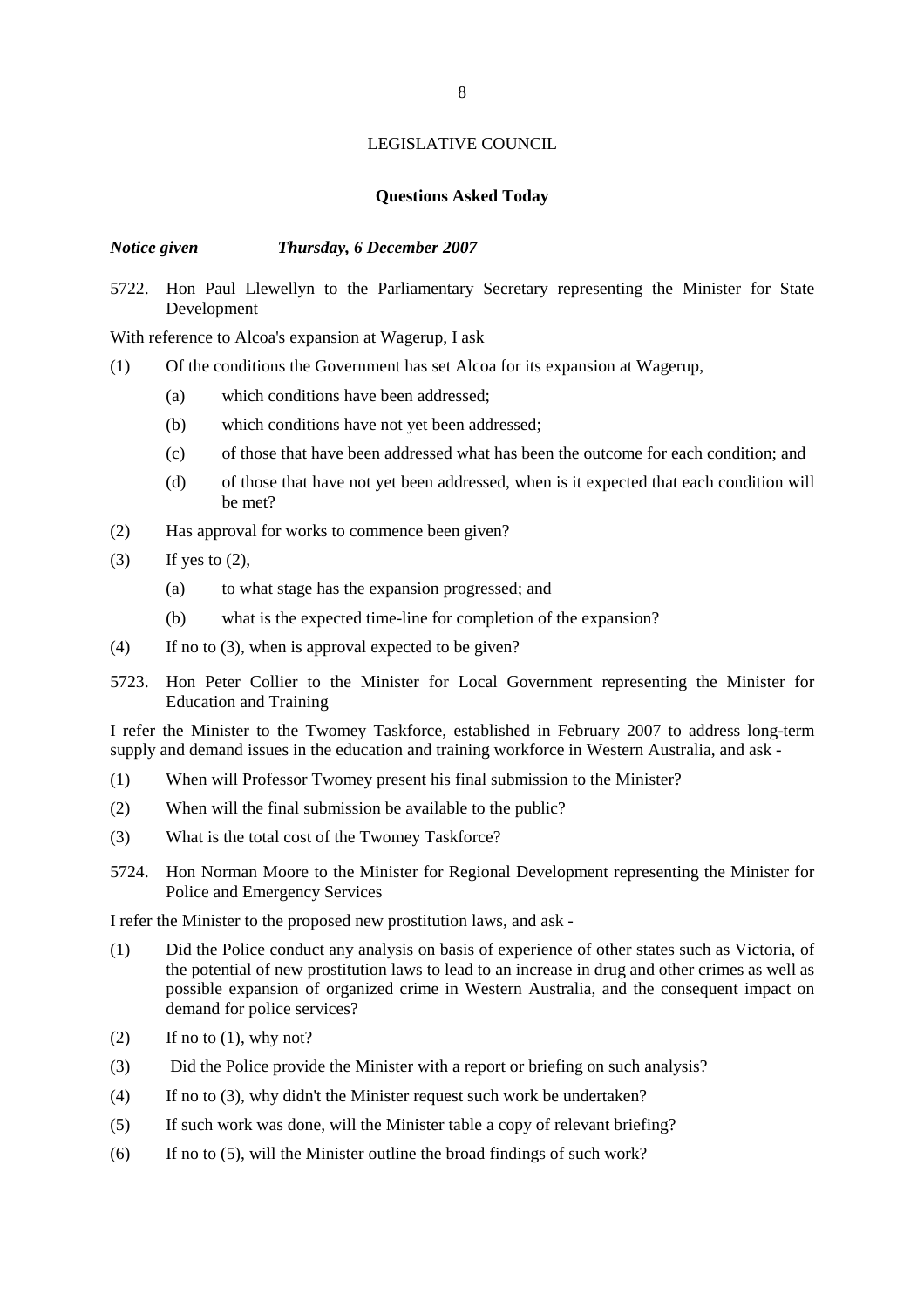## **Questions Asked Today**

## *Notice given Thursday, 6 December 2007*

5725. Hon Donna Faragher to the Leader of the House representing the Minister for Energy

I refer to the answer given to question without notice No.1256 regarding the reliability of electricity supply in Chidlow, Gidgegannup, Stoneville, Mundaring and surrounding areas, and I ask -

- (1) Is the Minister aware of continuing concerns raised by the community as to the number of power outages experienced and which residents expect will worsen over summer?
- (2) If yes to (1), will the Minister seek to fast-track those upgrades to the network which, as outlined in question without notice No.1256, are expected to be completed by June 2008?
- $(3)$  If no to  $(2)$ , why not?
- 5726. Hon Ray Halligan to the Leader of the House representing the Minister for Public Service Management

I refer to the Electorate Officers Conference held at the Mercure Hotel on Thursday of last week, and I ask -

- (1) Who authorised that it become a recruiting forum for the Community and Public Sector Union?
- (2) When did it become appropriate for a conference, funded by the Department of Premier and Cabinet, to develop into a recruiting drive for union members?
- 5727. Hon Giz Watson to the Minister for Child Protection representing the Minister for Health

I refer to the question on notice No. 4969 27 June 2007 and the promised \$40 million upgrade of the Kalgoorlie Regional Hospital - .

- (1) Will the Minister give an estimated end-date for the proposed \$40 million upgrade to the hospital?
- (2) Will the Minister provide a program of staged expenditure for the hospital upgrade, including approximate expenditures for each stage?
- $(3)$  If no to  $(2)$ , why not?
- (4) Is it correct that only \$2.8 million will be spent in the 2008 2009 year?
- (5) If yes to (1), what will this amount be specifically spent on at the Kalgoorlie Regional Hospital?
- (6) Can the Minister state what amount of money and the relevant 'subsequent years' the remaining \$37.2 million dollars will be spent at the Kalgoorlie Regional Hospital?
- $(7)$  If no to  $(5)$ , why not?

5728. Hon Giz Watson to the Parliamentary Secretary representing the Minister for the Environment

I refer to the Nationwide Oil, Loongana Lime operations, dust issues and the possibility that the waste oil burning kilns which have a extensive history of impacting with unreasonable emissions on the health, welfare, amenity, convenience and comfort of residents living in the surrounding area -

(1) In the event that a licence is reissued for the premises will the Minister ensure that the Department of Environment and Conservation (DEC) imposes a licence condition, as imposed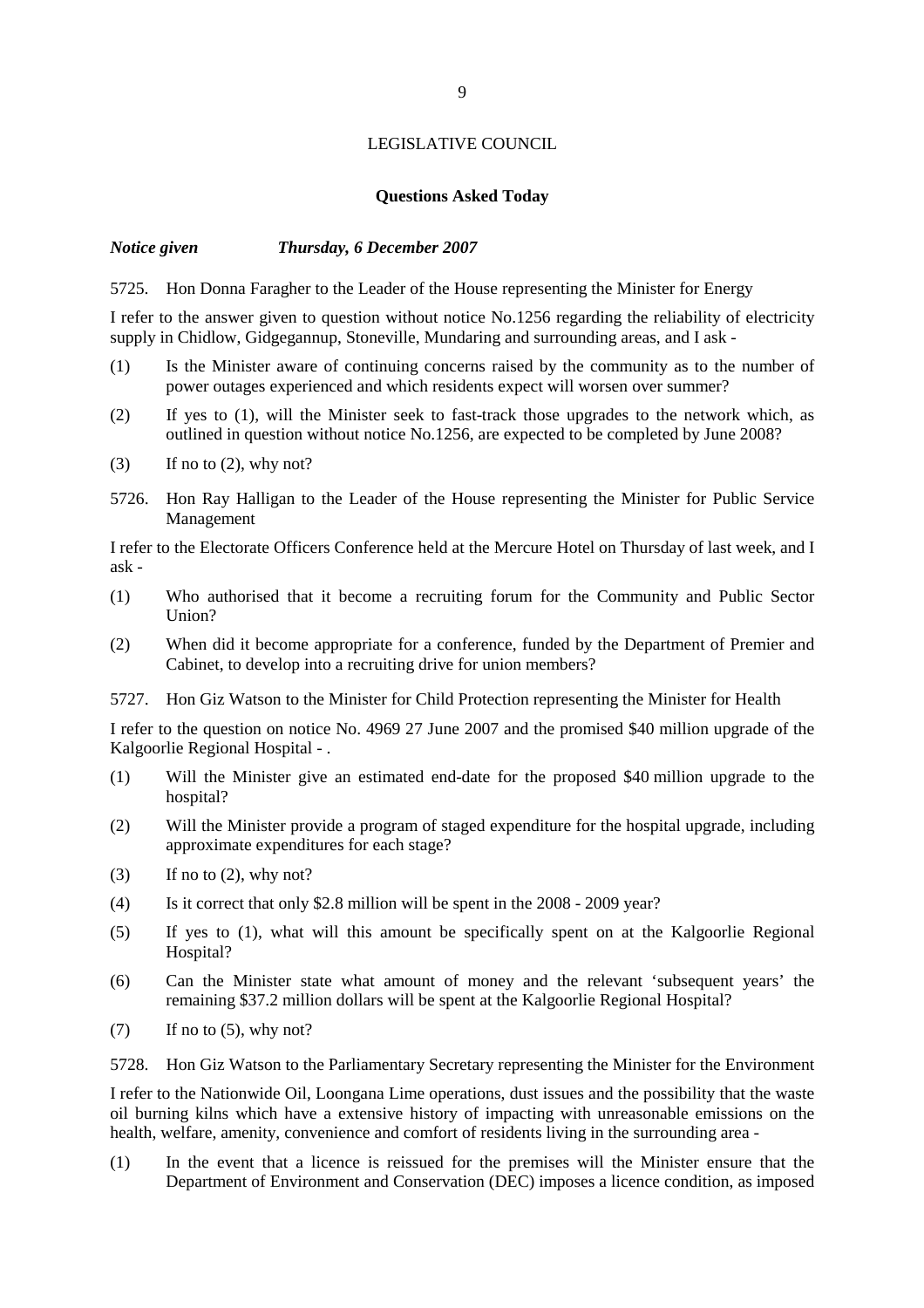## **Questions Asked Today**

#### *Notice given Thursday, 6 December 2007*

by Dr Judy Edwards MLA in August 2004, that restricts the burning of waste oil when the wind is blowing from the north, north-east or east, so that residents living in the surrounding area do not continue to suffer from unreasonable emissions?

- $(2)$  If no to  $(1)$ , why not?
- (3) Can the Minister state what the DEC has done by way of regulatory enforcement at the Loongana Lime operations to ensure that lime dust and other dust emissions, from stockpiles and various equipment, do not cause pollution and create problems for the future?
- $(4)$  If no to  $(3)$ , why not?
- (5) Have residents expressed serious concerns to the DEC that, should the waste oil kilns be recommissioned at the Parkeston premises, the problems of unreasonable odours and dust will be ongoing?
- (6) If yes to (5), what has the DEC done to ensure the protection of residents from unreasonable odour emissions and to prevent dust from the premises creating problems?
- (7) Is it correct that an Environmental Field Notice was issued to Nationwide Oil at the Loongana Lime premises for a breach of section 49 of the *Environmental Protection Act 1986* on the 29 January 2007?
- (8) If yes to (7), can the Minister quote the full text of the reasons given and what the company was required to do as stated in the Environmental Field Notice?
- (9) Can the Minister state how many environmental field notices have been issued to Loongana Lime, Nationwide Oil in the last 24 months, and the specific reasons why they were issued?
- $(10)$  If no to  $(9)$ , why not?
- (11) Will the Minister table copies of all the Environmental Field Notices issued to Loongana Lime, Nationwide Oil in the last 24 months?
- $(12)$  If no to  $(11)$  why not?
- 5729. Hon Anthony Fels to the Minister for Child Protection representing the Minister for Health

With reference to the Director General for Health, Dr Neale Fong, as at 13 November 2007 please detail -

- (a) base salary excluding superannuation;
- (b) base salary including superannuation;
- (c) details of any salary add-ons, for example, clothing allowance;
- (d) whether a car is provided (make, model, year);
- (e) whether a credit card is provided (please state the credit limit);
- (f) whether communications devices are provided (please detail); and
- (g) whether IT equipment is provided (please detail for home and work)?